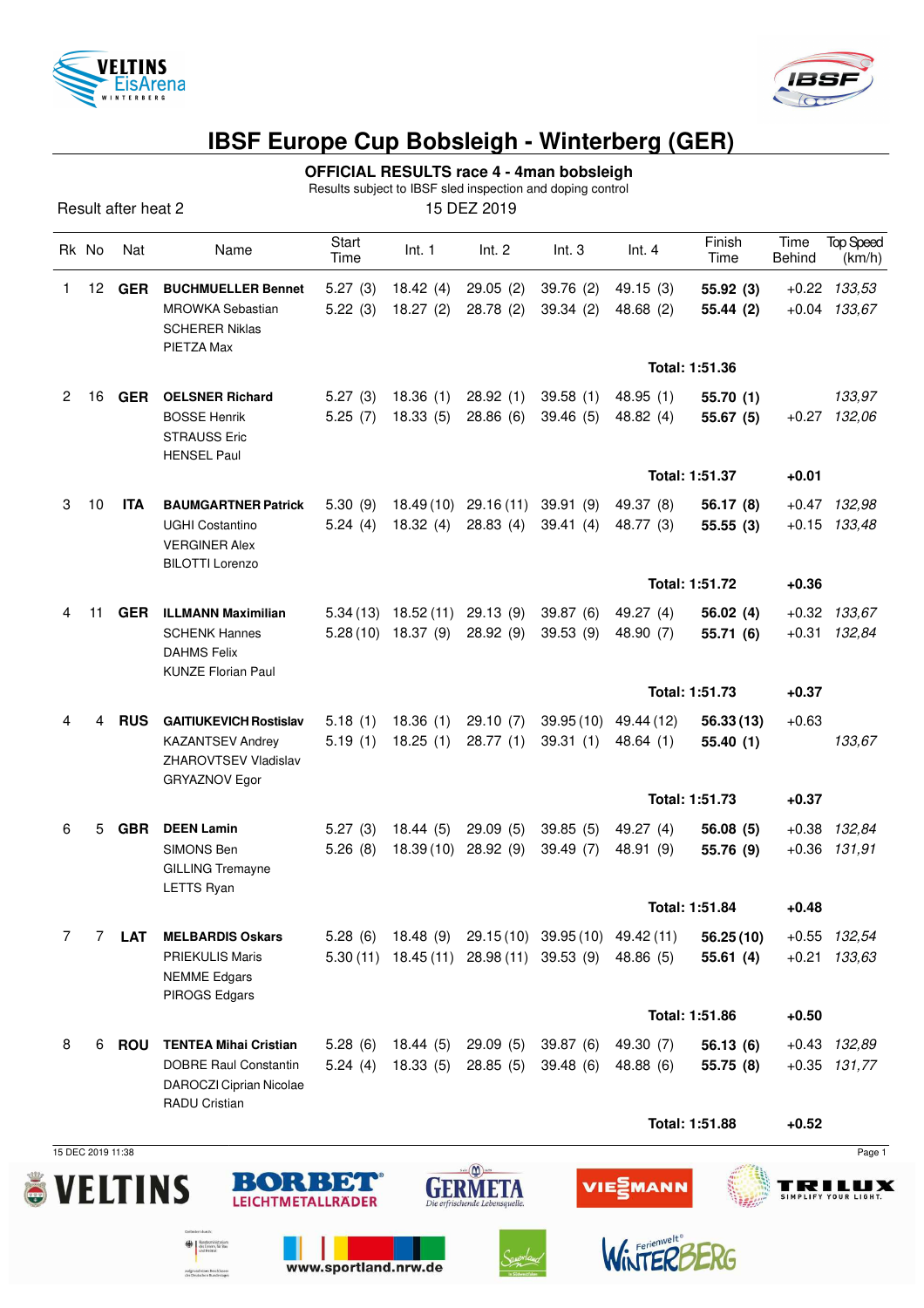



## **IBSF Europe Cup Bobsleigh - Winterberg (GER)**

**OFFICIAL RESULTS race 4 - 4man bobsleigh**

Results subject to IBSF sled inspection and doping control

Result after heat 2 15 DEZ 2019

|    | Rk No | Nat        | Name                                                                                               | Start<br>Time        | Int. 1               | Int. 2                                         | Int.3                                                                                                          | Int.4                    | Finish<br>Time          | Time<br>Behind | <b>Top Speed</b><br>(km/h)       |
|----|-------|------------|----------------------------------------------------------------------------------------------------|----------------------|----------------------|------------------------------------------------|----------------------------------------------------------------------------------------------------------------|--------------------------|-------------------------|----------------|----------------------------------|
| 9  | 14    | <b>RUS</b> | <b>BREDIKHIN Aleksandr</b><br><b>KOROTKOV Denis</b><br>ANDRIYANOV Andrey<br><b>BAKLANOV Sergey</b> | 5.28(6)<br>5.26(8)   | 18.44(5)<br>18.36(8) | 29.10(7)<br>28.91 (8)                          | 39.84(4)<br>39.54(11)                                                                                          | 49.29 (6)<br>48.95 (10)  | 56.13(6)<br>55.77 (10)  |                | $+0.43$ 132,54<br>$+0.37$ 132,35 |
|    |       |            |                                                                                                    |                      |                      |                                                |                                                                                                                |                          | Total: 1:51.90          | $+0.54$        |                                  |
| 10 | 9     | <b>RUS</b> | <b>POPOV Dmitriy</b><br>ZAKHRYAPIN Dmitriy<br><b>TRAVKIN Pavel</b><br><b>KOZLOV Nikolay</b>        | 5.22(2)<br>5.20(2)   | 18.37(3)<br>18.33(5) | 29.06(3)<br>28.89 (7)                          | 39.89(8)<br>39.52 (8)                                                                                          | 49.41 (10)<br>48.90 (7)  | 56.28(11)<br>55.73 (7)  | $+0.58$        | 131,77<br>+0.33 132,98           |
|    |       |            |                                                                                                    |                      |                      |                                                |                                                                                                                |                          | Total: 1:52.01          | $+0.65$        |                                  |
| 11 | 18    | <b>NED</b> | <b>DE BRUIN Ivo</b><br><b>DUMAS Joost</b><br><b>VEENKER Dennis</b><br>Huis in 't Vield Stephan     | 5.36(14)<br>5.33(12) |                      | 18.58 (13) 29.28 (13)<br>18.49 (12) 29.06 (12) | 40.01 (13)<br>39.66 (12)                                                                                       | 49.40 (9)<br>49.11 (13)  | 56.22 (9)<br>56.00(13)  |                | +0.52 132,74<br>$+0.60$ 131,62   |
|    |       |            |                                                                                                    |                      |                      |                                                |                                                                                                                |                          | Total: 1:52.22          | $+0.86$        |                                  |
| 11 | 8     | <b>SUI</b> | <b>ROHNER Timo</b><br><b>FAESSLER Adrian</b><br><b>FEARON Joel</b><br><b>GIUMMA Maruan</b>         | 5.33(12)             |                      | 18.56 (12) 29.25 (12)                          | 40.00 (12)<br>$5.35(13)$ $18.52(13)$ $29.07(13)$ $39.69(13)$                                                   | 49.46 (13)<br>49.09 (12) | 56.29 (12)<br>55.93(12) | $+0.59$        | 132,64<br>$+0.53$ $132,40$       |
|    |       |            |                                                                                                    |                      |                      |                                                |                                                                                                                |                          | Total: 1:52.22          | $+0.86$        |                                  |
| 13 | 17    | <b>JPN</b> | <b>SHINOHARA Ryo</b><br>KOBAYASHI Hiroya<br>SASAKI Tatsuya<br><b>HOMMA Keisuke</b>                 | 5.32(11)<br>5.36(14) |                      | 18.60 (14) 29.31 (14)                          | 40.12 (14)<br>18.60 (14) 29.19 (14) 39.85 (16)                                                                 | 49.63 (14)<br>49.27 (15) | 56.54(15)<br>56.15(14)  |                | $+0.84$ 131,57<br>$+0.75$ 132,15 |
|    |       |            |                                                                                                    |                      |                      |                                                |                                                                                                                | Total: 1:52.69           |                         | $+1.33$        |                                  |
| 14 | 13    | <b>GER</b> | <b>JANNUSCH Jonas</b><br><b>KORNHARDT Marcel</b><br><b>GESSENHARDT Tim</b><br>KOSSMANN Joshua      | 5.30(9)<br>5.24(4)   | 18.47(8)<br>18.29(3) | 29.07(4)<br>28.78 (2)                          | 39.76(2)<br>39.34 (2)                                                                                          | 49.14 (2)<br>48.98 (11)  | 55.89 (2)<br>56.98 (16) |                | +0.19 133,58<br>+1.58 119,88     |
|    |       |            |                                                                                                    |                      |                      |                                                |                                                                                                                |                          | Total: 1:52.87          | +1.51          |                                  |
| 15 | 2     | SUI        | <b>FRIEDLI Simon</b><br>FLEISCHMANN Noah<br><b>GNAEGI Tobias</b><br><b>JONES Gregory</b>           |                      |                      |                                                | 5.49 (16) 18.93 (18) 29.75 (18) 40.64 (18) 50.19 (17)<br>5.43 (16) 18.66 (16) 29.23 (16) 39.80 (14) 49.12 (14) |                          | 57.08(17)<br>55.87(11)  | $+1.38$        | $+0.47$ 133,87                   |
|    |       |            |                                                                                                    |                      |                      |                                                |                                                                                                                |                          | Total: 1:52.95          | $+1.59$        |                                  |
| 16 | 1.    | AUT        | <b>GEIGER Patrick</b><br><b>VIERS Arturo</b><br><b>KOMPAIN Nick</b><br>MANDLBAUER Jakob            |                      |                      |                                                | 5.51 (18) 18.84 (17) 29.57 (16) 40.45 (17) 50.31 (18)<br>5.77 (18) 19.13 (18) 29.76 (18) 40.39 (18) 49.77 (17) |                          | 58.23 (18)<br>56.59(15) | $+2.53$        | +1.19 132,74                     |
|    |       |            |                                                                                                    |                      |                      |                                                |                                                                                                                |                          | Total: 1:54.82          | $+3.46$        |                                  |

15 DEC 2019 11:38 Page 2



**OR** Bundesministerium<br>
als Innern, für Bau<br>
und Heimat

aufgrund eines Beschlusses<br>des Deutschen Bundestages



www.sportland.nrw.de





WinTERE